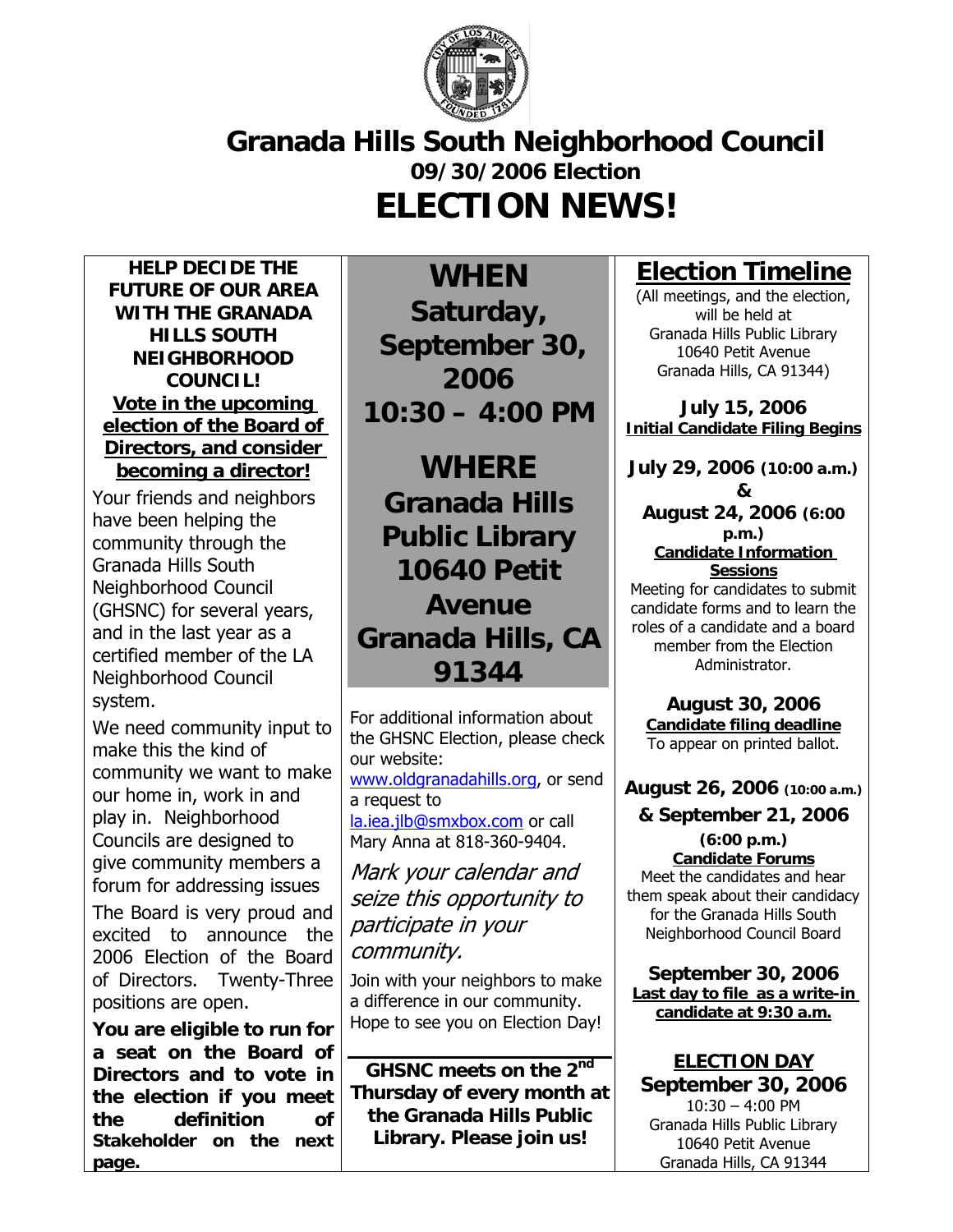#### **ELECTIONS OF THE BOARD OF DIRECTORS**

#### **What is the Granada Hills South Neighborhood Council?**

In 1999, City Charter reforms included a plan for small, local community groups known as Neighborhood Councils. Under the plan, neighborhoods can, after meeting certain requirements and being certified by the City, increase their influence with City Lawmakers and departments for the purpose of improving their respective communities. The councils are to be a public forum for local issues, to advise City government on issues of concern to stakeholders, to direct information between stakeholders and city officials and to give local communities a greater voice in City politics and in the provision of City services.

#### **Definition of a Stakeholder**

A stakeholder of GHSNC is defined by the Council Bylaws (Article III, definition 6) as any individual who lives, owns property, works, attends school or engages in voluntary service with community and/or non-profit organizations within the geographic area of this Council. (See the boundary map attached).

#### **Board of Directors**

The Bylaws of the GHSNC specify a board of directors of 23 members, representing a range of stakeholder interests:

- a) The Twelve (12) Special Interest Seats represent the following Special Interests:
	- 1) Business
	- 2) Community Organizations
	- 3) Education
	- 4) Parks
	- 5) Faith Based Groups
	- 6) Homeowners
- b) Eleven (11) At-Large Seats

#### **The Independent Election Administrator**

The Independent Election Administrator will monitor the election and will be responsible for reviewing and providing input on the Neighborhood Council's draft Election Procedures, processing of candidates including verification of eligibility and conducting or supervising the candidate forum(s), processing of voters including preregistration and verification of eligibility as applicable, overseeing and approving the preparation of ballot to be used in the election, distributing and receiving ballots from the voters, verifying any provisional ballots, counting and recounting the ballots, issuing the election results, and securing and submitting all election materials for records retention in accordance with the Bylaws and Election Procedures.

For this election, the IEA will be Jerry Kvasnicka. He may be contacted by mail at PO Box 41048, Los Angeles, CA 90041, by telephone at 323/256-6330; by cell phone at 818/269-7759; by fax 866/ 636-4441 or by email at jkvas@earthlink.net.

#### **How to Participate in the GHSNC and/or Become a Board Member**

We encourage our neighbors to take an interest in our community and become active by attending our monthly meetings which are held **the second Thursday of each month, at 6:00 PM at Granada Hills Public Library, 10640 Petit Avenue Granada Hills, CA 91344.** 

When voting, stakeholders must provide evidence of their stakeholder status. To be included as a board candidate on the written ballot, the attached Candidate Filing Form must be submitted beginning July 15, 2006 and ending August 30, 2006. Write-in candidates will also be accepted; the deadline for filing will be on Election Day: September 30, 2006 at 9:30 A.M.

#### **Verification of Candidate/Voter Eligibility**

Candidates/Voters will be required to provide proof of stakeholder status. Identification showing current address, tax bills, pay stubs, utility bills, school identification, or letter from an organization with which you participate or other proof of affiliation with the stakeholder group with which they are running for an office.

This will be the inaugural election for our neighborhood. We encourage you to get informed, come to the election information meetings and last but not least, **come out and VOTE on Election Day!** 

- 7) Renters
- 8) Seniors
- 9) Students
- 10) Youth Organizations
- 11) Cultural Arts
- 12) Commercial Property Owner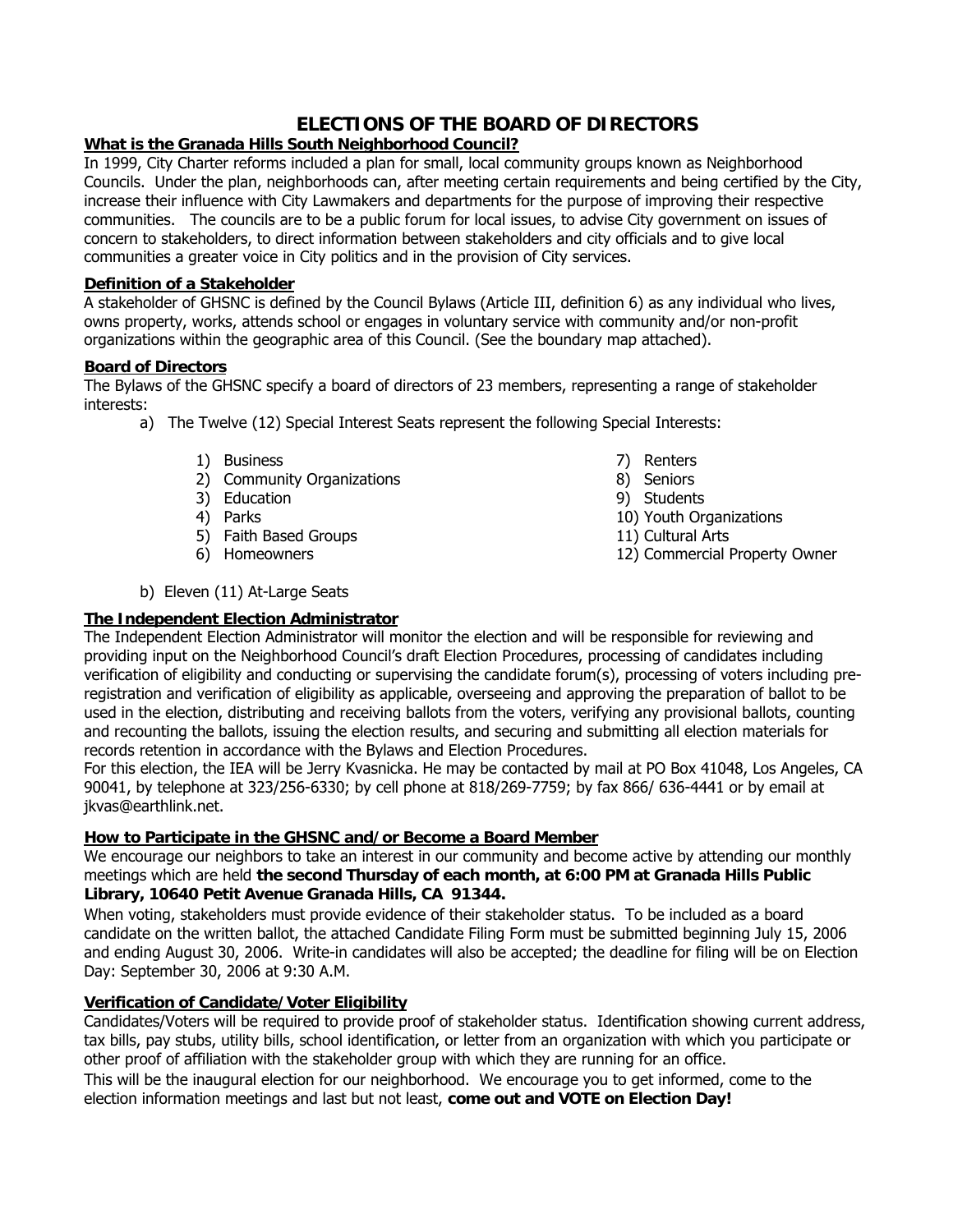

## **GRANADA HILLS SOUTH NEIGHBORHOOD COUNCIL ELECTION CANDIDATE FILING FORM**

DECLARATION OF INTENTION TO BECOME A CANDIDATE FOR A CITY OF LOS ANGELES NEIGHBORHOOD COUNCIL

|                                                                                                                                                                                                                                                                                          |                                                                         |                                              |                 | , do hereby          |
|------------------------------------------------------------------------------------------------------------------------------------------------------------------------------------------------------------------------------------------------------------------------------------------|-------------------------------------------------------------------------|----------------------------------------------|-----------------|----------------------|
| (Print Name in Full)                                                                                                                                                                                                                                                                     |                                                                         |                                              |                 |                      |
| announce and declare that I am a Stakeholder in the boundaries of the Granada Hills South<br>Neighborhood Council, based on my affiliation as a (please check the one you are applying as<br>a candidate in):                                                                            |                                                                         |                                              |                 |                      |
| At-Large                                                                                                                                                                                                                                                                                 |                                                                         | Parks*                                       | Senior*         |                      |
| Business*                                                                                                                                                                                                                                                                                |                                                                         | Faith Based Group*                           | Student $*$     |                      |
| Community Organization*                                                                                                                                                                                                                                                                  |                                                                         | Homeowner*                                   |                 | Youth Organizations* |
| Education*                                                                                                                                                                                                                                                                               |                                                                         | Renter*                                      | Cultural Arts * |                      |
| Commercial Property Owner*                                                                                                                                                                                                                                                               | (* See requirements in Granada Hill South Neighborhood Council Bylaws.) |                                              |                 |                      |
| corresponding with the address:                                                                                                                                                                                                                                                          | <b>Street Address</b>                                                   | Name of Stakeholder Affiliation Organization |                 |                      |
|                                                                                                                                                                                                                                                                                          | City,                                                                   | State                                        | Zip             |                      |
| Based on my stakeholder status, I also do hereby announce and declare that it is my intention and desire to<br>become a candidate for a Board position representing that constituency, as indicated above, on the Board of<br>Directors of the Granada Hills South Neighborhood Council. |                                                                         |                                              |                 |                      |
| <b>Stakeholder Mailing Address:</b>                                                                                                                                                                                                                                                      |                                                                         |                                              |                 |                      |

|           |  | <b>Street Number</b>                                                        | <b>Street</b> | <b>Apartment Number</b>                                                                             |
|-----------|--|-----------------------------------------------------------------------------|---------------|-----------------------------------------------------------------------------------------------------|
|           |  |                                                                             |               |                                                                                                     |
|           |  | City                                                                        | State         | Zip Code                                                                                            |
|           |  |                                                                             |               | Evening Phone $\#$ : $($                                                                            |
| Fax $#$ : |  |                                                                             | Email:        |                                                                                                     |
|           |  | and that I possess all the necessary legal qualifications of a stakeholder. |               | I hereby declare <i>under the penalty of perjury</i> that the above statements are true and correct |

| Signature:                   |       | Date: |  |
|------------------------------|-------|-------|--|
| <b>FOR OFFICIAL USE ONLY</b> |       |       |  |
| Received By:                 | Date: |       |  |
| Documentation Verified?      | Yes   | No    |  |

Please turn in this completed form at any meeting of the Council, or mail it to the Independent Election Administrator at PO Box 41048, LA, CA 90041, fax to 866-636-4441 or email it to him at *jkvas@earthlink.net*. For questions, you may call him at 323/256-6330 or 818/269-7759 (cell phone). Please include a copy of your Special Interest or At-Large Qualification.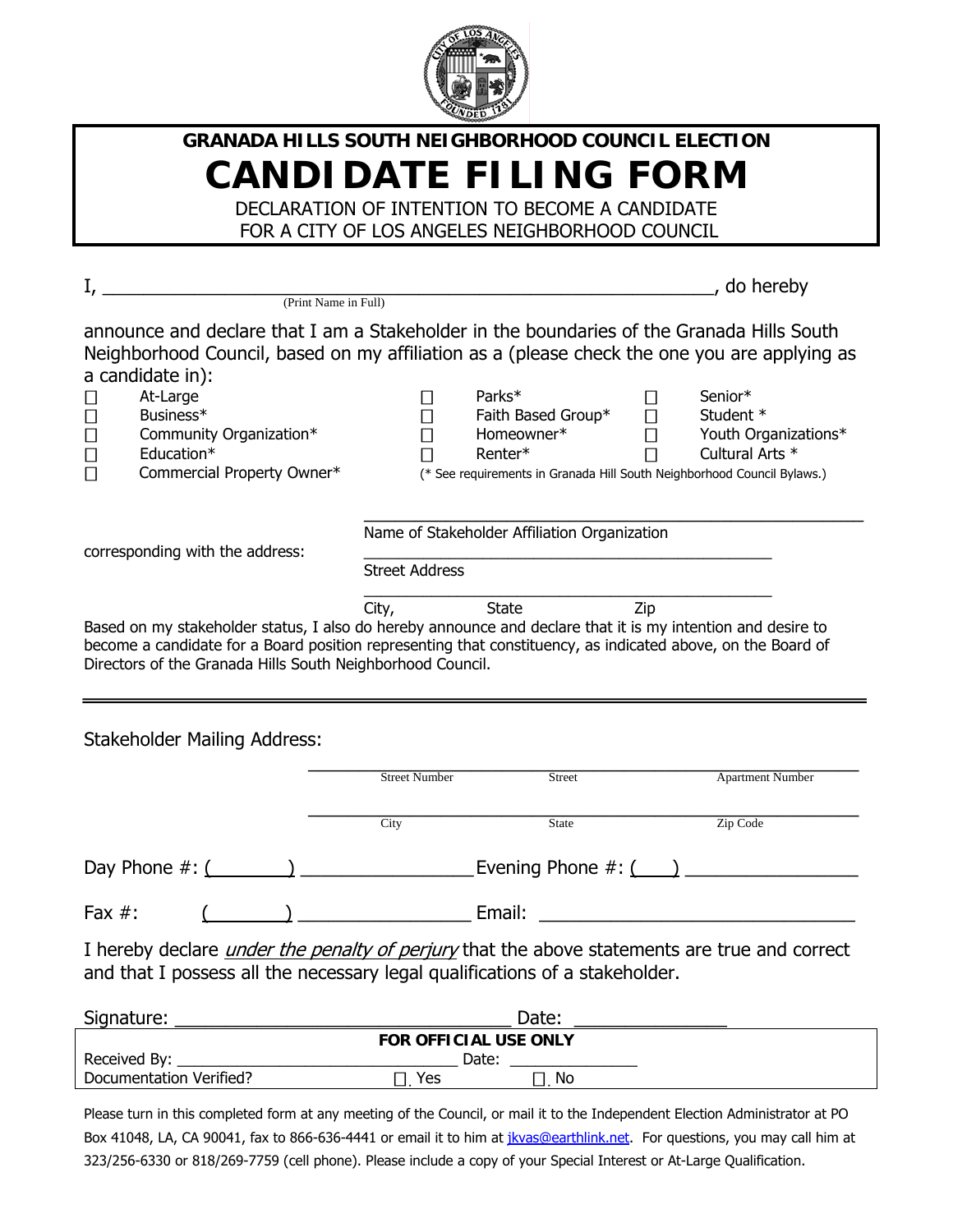

# **GRANADA HILLS SOUTH NEIGHBORHOOD COUNCIL ELECTION VOTER REGISTRATION FORM**

FOR A CITY OF LOS ANGELES NEIGHBORHOOD COUNCIL

| $I_{\ell}$                                                                                                       |                              |                                              | do hereby                                                               |
|------------------------------------------------------------------------------------------------------------------|------------------------------|----------------------------------------------|-------------------------------------------------------------------------|
| (Print Name in Full)                                                                                             |                              |                                              |                                                                         |
| announce and declare that I am a Stakeholder in the boundaries of the Granada Hills South                        |                              |                                              |                                                                         |
| Neighborhood Council, based on my affiliation as follows:                                                        |                              |                                              |                                                                         |
| Please check all that apply                                                                                      |                              | Parks*                                       | Senior*                                                                 |
| Business*                                                                                                        |                              | Faith Based Group*                           | Student *                                                               |
| Community Organization*                                                                                          |                              | Homeowner*                                   | Youth Organizations*                                                    |
| Education*                                                                                                       | Renter*                      |                                              | Cultural Arts *                                                         |
| Commercial Property Owner*                                                                                       |                              |                                              | (* See requirements in Granada Hill South Neighborhood Council Bylaws.) |
|                                                                                                                  |                              | Name of Stakeholder Affiliation Organization |                                                                         |
| corresponding with the address:                                                                                  |                              |                                              |                                                                         |
|                                                                                                                  | <b>Street Address</b>        |                                              |                                                                         |
|                                                                                                                  | City,                        | State<br>Zip                                 |                                                                         |
| To confirm my stakeholder status, I submit copies of documents to verify my qualification to vote in the checked |                              |                                              |                                                                         |
| special interest seats.                                                                                          |                              |                                              |                                                                         |
| <b>Stakeholder Mailing Address:</b>                                                                              |                              |                                              |                                                                         |
|                                                                                                                  | <b>Street Number</b>         | Street                                       | <b>Apartment Number</b>                                                 |
|                                                                                                                  | $\overline{City}$            | State                                        | Zip Code                                                                |
|                                                                                                                  |                              |                                              |                                                                         |
| Fax $#$ :                                                                                                        | $\rightarrow$ Email:         |                                              |                                                                         |
|                                                                                                                  |                              |                                              |                                                                         |
| I hereby declare <i>under the penalty of perjury</i> that the above statements are true and correct              |                              |                                              |                                                                         |
| and that I possess all the necessary legal qualifications of a stakeholder.                                      |                              |                                              |                                                                         |
| Signature:                                                                                                       |                              | Date:                                        |                                                                         |
|                                                                                                                  | <b>FOR OFFICIAL USE ONLY</b> |                                              |                                                                         |
|                                                                                                                  | Date:                        |                                              |                                                                         |
| <b>Documentation Verified?</b>                                                                                   | Yes                          | <b>No</b>                                    |                                                                         |

Please turn in this completed form on election day, 9/30/2006. For questions, you may call the Independent Elections Administrator at 323/256-6330 or 818/269-7759 (cell phone).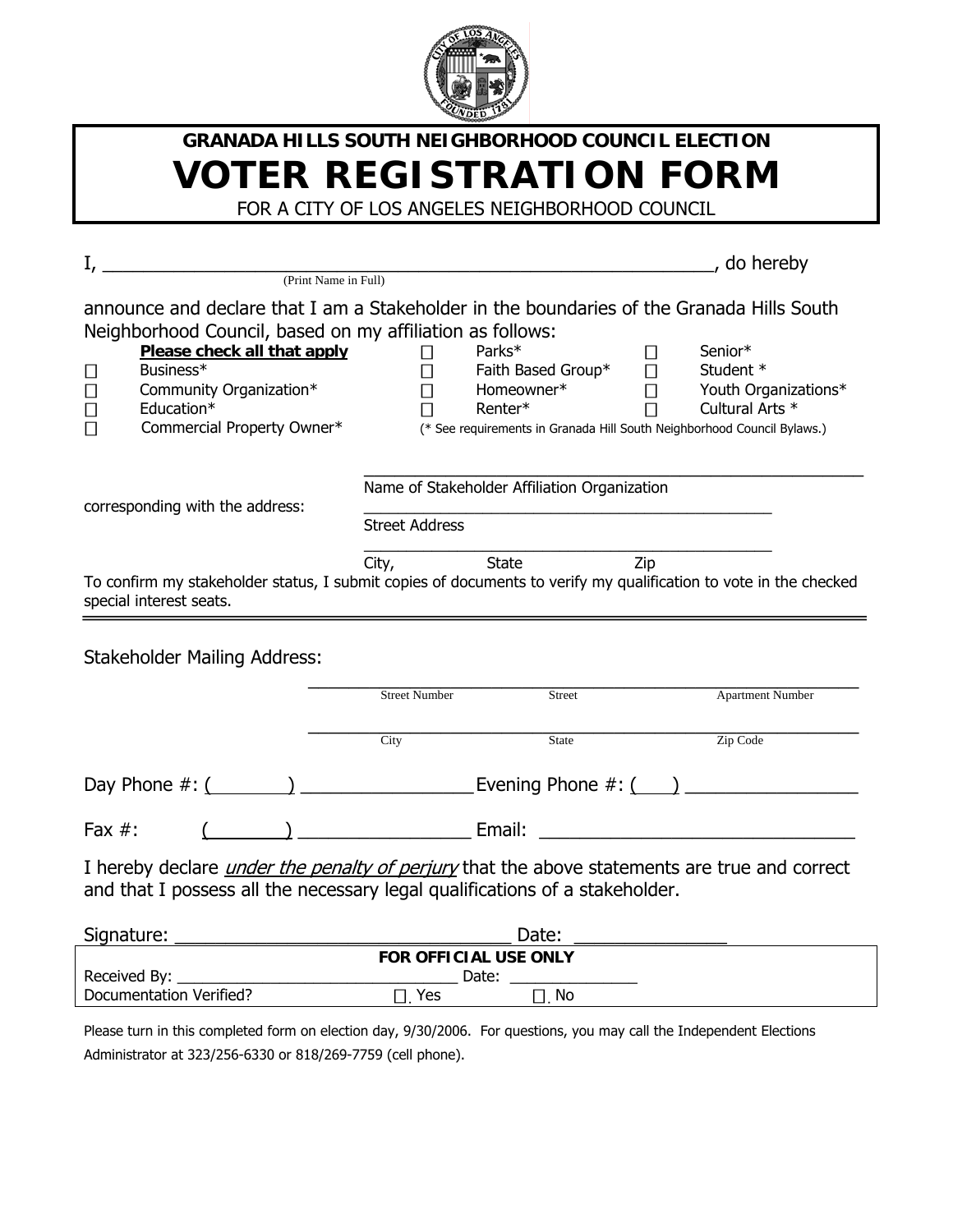



Granada Hills South Neighborhood Council boundaries are shown above, indicated by black lines. Officially they are as follows, proceeding clockwise:

- North: 118 Freeway from Aliso Wash to 405 Freeway;
- East: 405 Freeway from 118 Freeway to Devonshire Street.
- South: Devonshire Street. from Aliso Wash to 405 Freeway
- West: Aliso Wash from Devonshire Street. to 118 Freeway
- Granada Hills Public Library located at: 10640 Petit Avenue Granada Hills, CA 91344